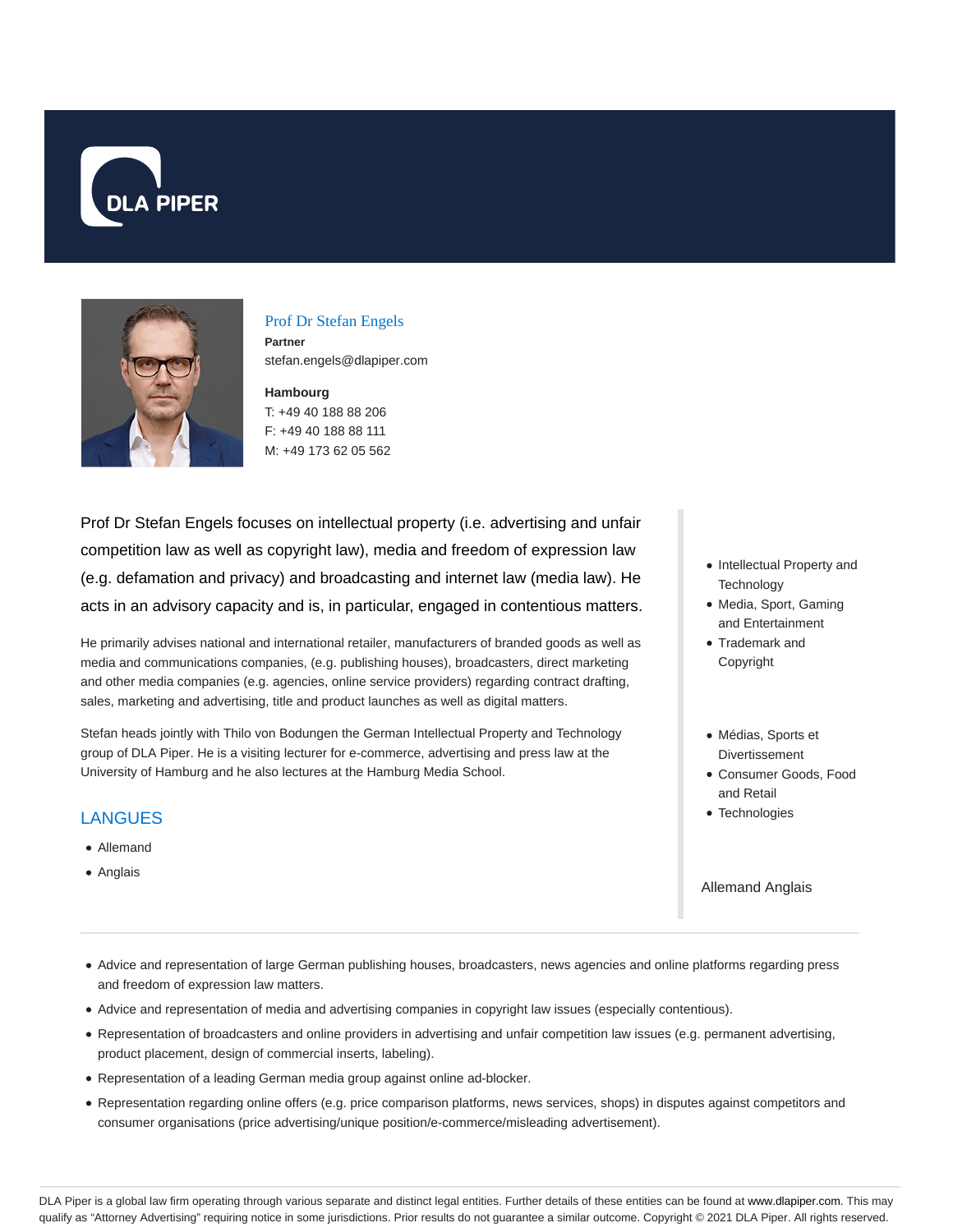- Advice and representation of several e-commerce and direct marketing companies regarding questions of irritating commercials (§ 7 German Act on Unfair Competition Law).
- Advice and representation in civil law enforcement of public law norms (esp. GDPR violations)

# DIPLÔMES

# Qualifications professionnelles

Rechtsanwalt admitted with Hanseatische Rechtsanwaltskammer Hamburg

# Expérience antérieure

During his law study in Hamburg, Stefan worked for five years in the SAT.1-news department. Afterwards he worked as a research assistant at the Hans-Bredow-Institut für Rundfunk und Fernsehen.

Since 1997 he operates as a lawyer and since 2003 he has been Partner in two international corporate law firms, in which he took the part of inter alia the Head of Personnel department Germany and being the Sector-Head of Media Group.

# Reconnaissance

- JUVE Handbook 2021/2022: Leading name for press law and right of speech, frequently recommended for trademark and design law as well as competition law, media: contracts and copyrights, regulatory, transactions and financing; "long-standing, trusted cooperation", "very satisfied", "excellent lawyer, very good strategist and tactician", clients
- Legal 500 Germany 2022: Leading individual for press and publishing law and recommended for media: entertainment as well as intellectual property: trademarks and unfair competition; "Stefan Engels and his IP team are active in an advisory and forensic capacity for almost all media law cases. They have an outstandingly broad coverage and thus also good interlocking in the area of intellectual property and media law, so that advice and support "from a single source" is guaranteed."; "Stefan Engels is particularly appreciated as an excellent lawyer and very good strategist and tactician, who is excellently networked and has very deep knowledge of the media industry and the media business. His commitment and ability to think "outside the box" of the specific mandate and to work comprehensively for the client should be emphasized."
- Chambers Europe Germany 2022: Recommended for TMT: media; "He is a very good strategist and tactician", says a client who also appreciates "his commitment and ability to look 'outside the box' of the specific mandate and to work extensively for the client."
- Handelsblatt in cooperation with Best Lawyers 2022: Recommended for intellectual property law, media law and information technology law
- WirtschaftsWoche 2019: Highly recommended as one of the "most renowned copyright teams"
- Kanzleimonitor 2020/2021: Top 20 of the most recommended lawyers in Germany; recommended for media and press law as well as for intellectual property

# Formation

- University of Hamburg, First State Examination, 1992
- Higher Regional Court of Hamburg, Second State Examination, 1997
- University of Hamburg, Ph.D., 1997
- Specialist Lawyer for copyright and media law, 2010
- Appointed professor by the University of Hamburg (§ 17 HmbHG), 2016

## Adhésions

- Expert Committee within Hanseatic Bar Association for Advertising- and Competition Law
- Working group of Publishing House Counsels
- Study group for press law and freedom of the press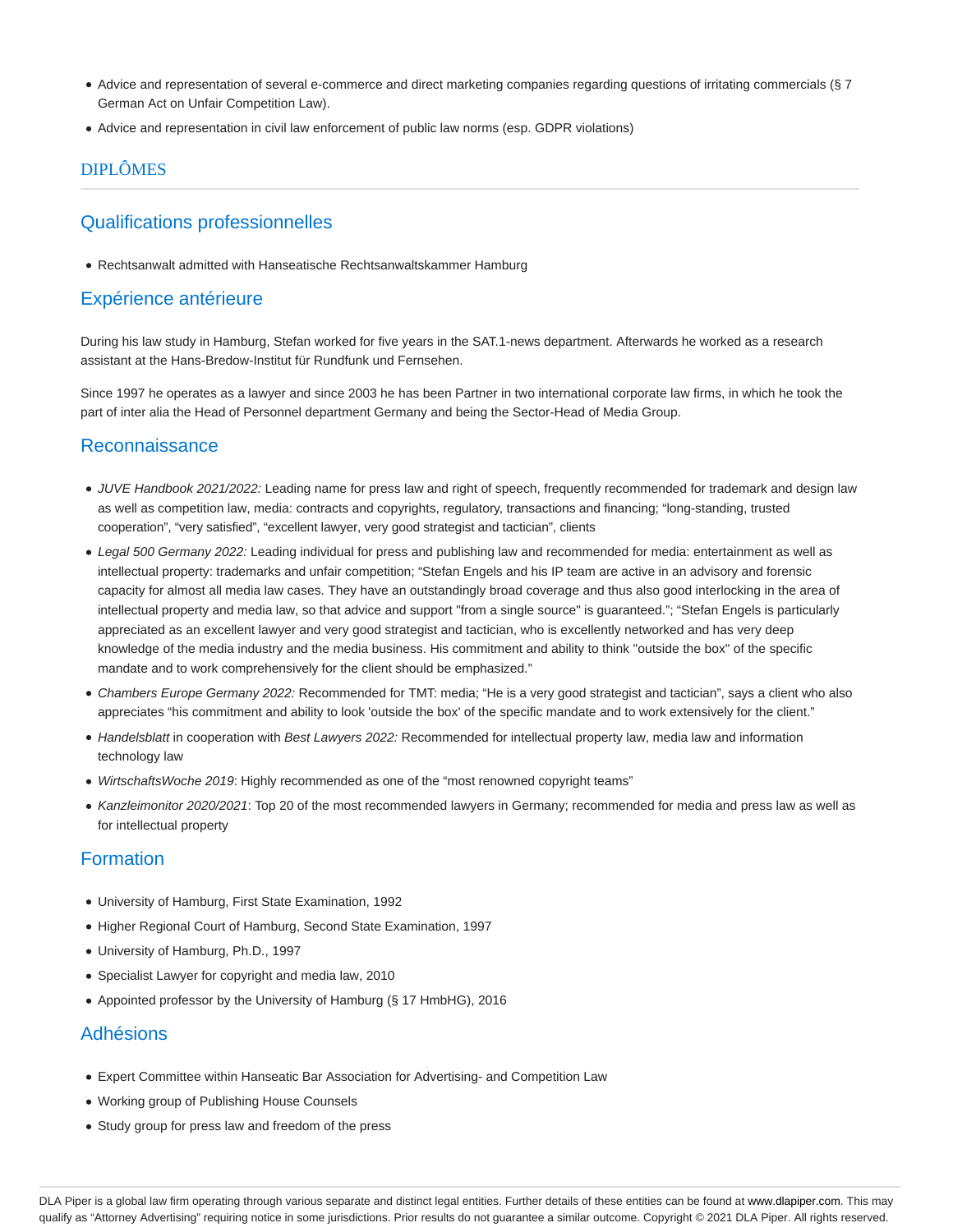German Association for industrial property protection and copyrights (GRUR)

### **Lecturer**

Stefan Engels is visiting lecturer for Press Law, E-Commerce and Advertising Law at the University of Hamburg and he lectures at the Hamburg Media School.

### ACTUALITÉS

## **Publications**

**Mitigate the legal risks of influencer marketing with our updated and expanded Influencer Marketing Guide**

#### 11 April 2022

Influencer marketing continues to play an increasingly important role in marketing strategies. However, there are numerous legal challenges for influencers and the brands they cooperate with, and influencer marketing remains a focus for advertising regulators around the world.

**State Treaty on Gambling 2021**

10 May 2021

On 1 July 2021, the new State Treaty on Gambling 2021 (Glücksspielstaatsvertrag 2021 – GlüStV 2021) will come into force, bringing with it far-reaching changes and possibilities. In addition, the legislator is working on an amendment to the Race Betting and Lotteries Act (Rennwett- und Lotteriegesetz - RennwLottG) to adapt taxation to the new gambling regulation.

### **Clean clothing**

#### 20 November 2020

For some time now, British Vogue's #GetYourGreens series has been exploring how the fashion industry is trying to move towards a greener future. It highlights sustainability initiatives by fashion brands and advises readers how to be both fashionable and committed to environmental sustainability.

**Going global: How reputation can boost brand protection prospects**

#### 20 November 2020

A generic term – the commonly used name of a class of products or services – is ineligible for federal trademark registration in the US. But a generic term combined with ".com" can create a federally protectable trademark, even if the generic term alone could not.

- 'Getting the Deal Through, 'Country contribution Germany' (Länderbeitrag Germany'), in: Advertising & Marketing 2019, London 2019 (together with Beatrice Brunn)
- 'Germany: Labeling requirements for fashion influencer marketing − more transparency can also lead to restrictions, 20 May 2019
- Commentary on sections §§ 22, 23 KUG re rights regarding one's own image, 47-50, 60-63 Copyright Law, in: P. Möhring/K. Nicolini, Copyright Law, Munich 2018 (4th Edition) and Beck Online Kommentar
- Best Practice Guide: 'New law in dialogue marketing' ('Neues Recht im Dialogmarketing'): UWG 2015 / UKlaG 2016 (German Unfair

DLA Piper is a global law firm operating through various separate and distinct legal entities. Further details of these entities can be found at www.dlapiper.com. This may qualify as "Attorney Advertising" requiring notice in some jurisdictions. Prior results do not guarantee a similar outcome. Copyright @ 2021 DLA Piper. All rights reserved.